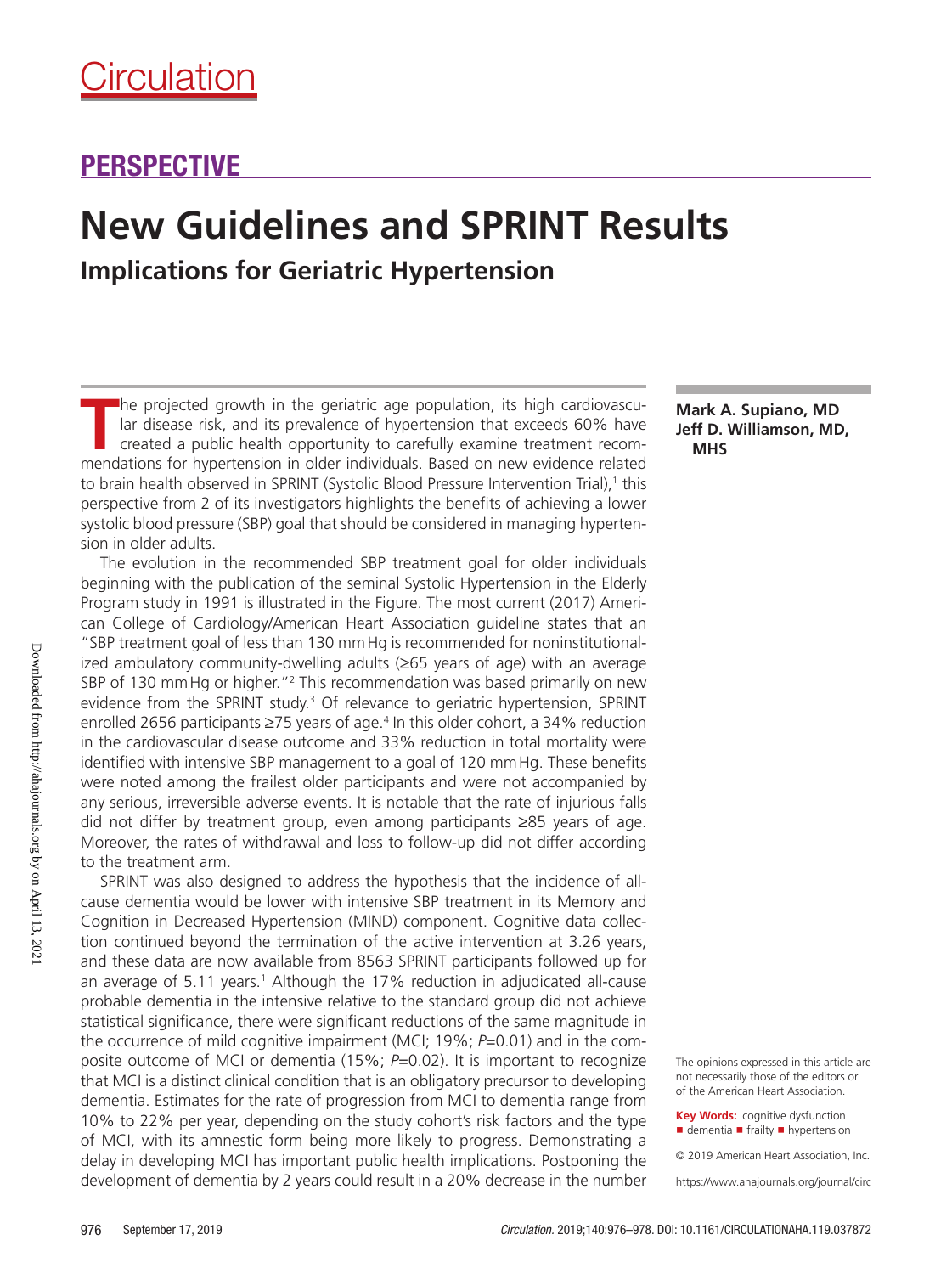**FRAME OF REFERENCE**

FRAME OF REFERENCE



#### **Figure. Recommended systolic blood pressure (SBP) treatment goals for older individuals.**

No randomized clinical trial (RCT) data existed before 1991 to inform the treatment of what was then referred to as isolated systolic hypertension in older adults. The red line illustrates the changes in the recommended SBP goal sequentially over time by the Joint National Committee on the Detection and Prevention of Hypertension (JNC) 7 (published in 2003) and 8 (published in 2013) guidelines and the 2017 American College of Cardiology/American Heart Association (ACC/AHA) guideline. The 2 major RCTs before SPRINT (Systolic Blood Pressure Intervention Trial) that informed these changes, SHEP (Systolic Hypertension in the Elderly Project) in 1991 and HYVET (Hypertension in the Very Elderly Trial) in 2008, are superimposed with the entry SBP levels for their participants (red bar) and the achieved SBP for the placebo or standard (yellow bar) and active or intensive arms (green bars). It is important to recognize that the benefits observed with intensive therapy in SPRINT are relative to a standard arm with SBP levels below the level recommended in prior guidelines.

of people living with dementia in the United States by 2040 (from 11.7 to 9.5 million people). SPRINT-MIND provides the first rigorously adjudicated evidence that MCI can be prevented with intensive SBP control, demonstrating that what is good for the heart is good for the brain.

Before SPRINT-MIND, there was clinical equipoise concerning lower SBP thresholds and brain health. There was no conclusive evidence from 15 previous hypertension clinical trials for the effect of SBP reduction on cognitive impairment or dementia. The recently completed HOPE-3 study (Heart Outcomes Prevention Evaluation-3) was designed to assess the effect of blood pressure or lipid-lowering therapy on cognitive performance among 2361 older adults (age  $\geq$ 70 years).<sup>5</sup> In contrast with SPRINT-MIND, HOPE-3 investigators concluded that SBP lowering had no effect on cognitive decline. Several critical differences in study design account for the negative HOPE-3 study findings: (1) Its study population was defined as intermediate risk (eg, fewer than half of participants had a diagnosis of hypertension); (2) its primary cognitive outcome was a decline in a single cognitive test (there was no adjudication of either MCI or dementia); and (3) the SBP difference between treatment groups was only 6 mmHg. Of interest, a significant reduction in the rate of decline on the cognitive test was noted with active intervention among the highest baseline SBP tertile subgroup in HOPE-3.

The second recommendation of the American College of Cardiology/American Heart Association guideline is as follows: "For older adults (≥65 years of age) with hypertension and a high burden of comorbidity and limited life expectancy, clinical judgment, patient preference, and a team-based approach to assess risk/benefit is reasonable for decisions regarding intensity of BP lowering and choice of antihypertensive drugs."<sup>2</sup> This recommendation encapsulates the nuances inherent in the complexity of providing care to older individuals. Perhaps especially among the heterogeneous population of older adults with hypertension, a personalized, patient-centric approach that carefully integrates the individual's risks and benefits of more intensive BP control is necessary. This evaluation should incorporate the patient's additional comorbidities, frailty status, prognosis with regard to projected time to benefit from the intervention, and goals of care. The SPRINT eligibility criteria should also be considered. For example, SPRINT excluded participants with an SBP <110 mmHg after 1 minute of standing. In addition, because of its other exclusions, its results cannot be generalized to older adults with prevalent dementia or residents of skilled nursing facilities.

SBP reduction is one of the few interventions for which there is now clear evidence of benefit to significantly reduce mortality and morbidity, including preventing the development of MCI, in older individuals, including ambulatory, frail older adults. It bears emphasis that these benefits were demonstrated relative to a group treated to a target SBP <140 mmHg who would have been considered to be well controlled before the publication of the 2017 American College of Cardiology/American Heart Association guideline (Figure). The SPRINT-MIND findings may prompt further discussion to consider whether the recommended goal of 130 mmHg in the guideline was actually too conservative. With the recognition that SBP control rates were suboptimal when the threshold was 140 mmHg, it seems evident that greater attention needs to be devoted to improving SBP control rates among the high-risk population of older adults.

# **ARTICLE INFORMATION**

#### **Correspondence**

Mark A. Supiano, MD, D. Keith Barnes, MD, and Dottie Barnes Presidential Endowed Chair in Medicine, Professor and Chief, Division of Geriatrics, University of Utah School of Medicine, 30 N 1900 E, AB 193 University of Utah School of Medicine, Salt Lake City, UT 84132. Email [mark.supiano@utah.edu](mailto:﻿mark.supiano@utah.edu﻿)

#### **Affiliations**

Division of Geriatrics, School of Medicine, University of Utah, Salt Lake City (M.A.S.). Veterans Affairs Geriatric Research, Education, and Clinical Center, Salt Lake City, UT (M.A.S.). Department of Internal Medicine, Section on Geriatric Medicine, Wake Forest School of Medicine, Winston-Salem, NC (J.D.W.).

#### **Acknowledgments**

The authors acknowledge the contributions of the SPRINT (Systolic Blood Pressure Intervention Trial) Geriatric Working Group members and thank the 2636 older adults for their participation.

## **Sources of Funding**

This work was supported in part through funding from R01-AG055606 (to Dr Williamson), HL-10741 (to Dr Supiano), the VA Salt Lake City Health Care